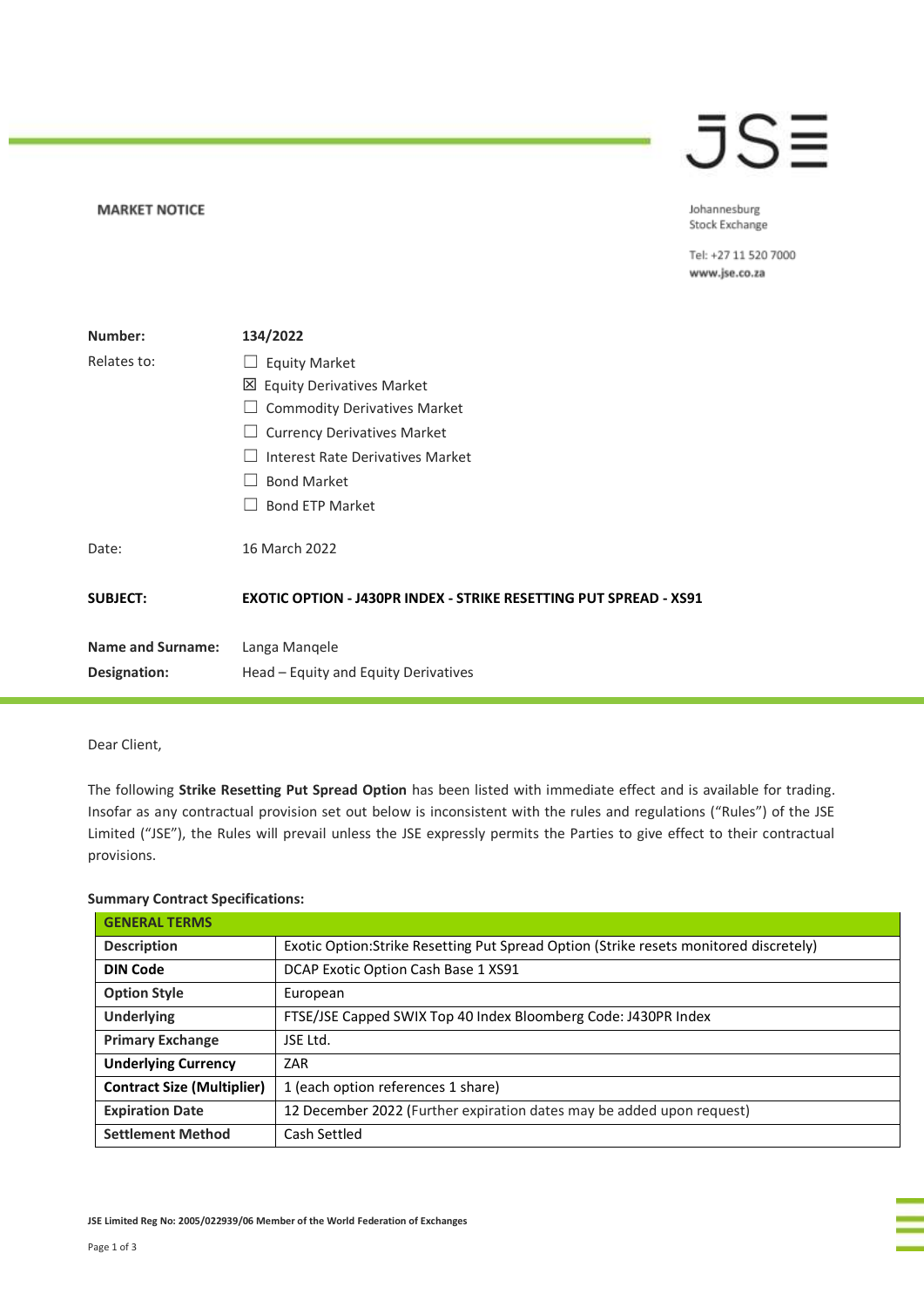## $JSE$

ī

| <b>Minimum</b><br><b>Price</b>                | ZAR 0.01                                                                                                                                                |
|-----------------------------------------------|---------------------------------------------------------------------------------------------------------------------------------------------------------|
| <b>Movement</b>                               |                                                                                                                                                         |
| Quotations                                    | Two decimal places                                                                                                                                      |
| <b>Strike Price Reset Event</b>               | Means, in respect of the Index, if, at a Strike Price Reset Valuation Time on a Strike Price Reset                                                      |
|                                               | Determination Day, the level of the Index (as published by the JSE) is equal to or greater than:                                                        |
|                                               | Strike Price Reset Level 1, the Strike Prices of both Options are increased to Strike Price<br>a)                                                       |
|                                               | Reset Value 1                                                                                                                                           |
|                                               | For the avoidance of doubt:                                                                                                                             |
|                                               | the Strike Price can only reset upwards, never downwards; and<br>a)                                                                                     |
|                                               | A Strike Price Reset Event can only occur once in respect of any given Strike Price Reset<br>b)                                                         |
|                                               | Level.                                                                                                                                                  |
| <b>Strike Price Reset Levels</b>              |                                                                                                                                                         |
|                                               | 108.00% (21,419.38) of the Initial Index Reference Level<br>1.<br>Option 1 - 105.84% (20,990.99) and Option 2 - 98.28% (19,491.64) of the Initial<br>1. |
| <b>Strike Price Reset Values</b>              | Index Reference Level respectively                                                                                                                      |
| <b>Strike</b><br><b>Price</b><br><b>Reset</b> | Means each scheduled Trading Day from (and including) the Trade Date, to (and including) the                                                            |
| <b>Determination Days</b>                     | Final Reset Date.                                                                                                                                       |
| <b>Strike</b><br><b>Price Valuation</b>       |                                                                                                                                                         |
| Time                                          | The Scheduled Closing Time on the JSE.                                                                                                                  |
| <b>Final Reset Date</b>                       | 12 December 2022                                                                                                                                        |
| <b>TERMS &amp; CONDITIONS - OPTION 1</b>      |                                                                                                                                                         |
| <b>Type</b>                                   | Put                                                                                                                                                     |
| <b>Buyer</b>                                  | Is the party that is the Long Party to the Can-Do option                                                                                                |
| <b>Seller</b>                                 | Is the party that is the Short Party to the Can-Do option                                                                                               |
| <b>Strike Price</b>                           | 98.00% (19,436.10) of the Initial Index Reference Level                                                                                                 |
| <b>TERMS &amp; CONDITIONS - OPTION 2</b>      |                                                                                                                                                         |
| <b>Type</b>                                   | Put                                                                                                                                                     |
| <b>Buyer</b>                                  | Is the party that is the Short Party to the Can-Do option                                                                                               |
| <b>Seller</b>                                 | Is the party that is the Long Party to the Can-Do option                                                                                                |
| <b>Strike Price</b>                           | 91.00% (18,047.81) of the Initial Index Reference Level                                                                                                 |
| <b>PROCEDURE FOR EXERCISE</b>                 |                                                                                                                                                         |
| <b>Automatic Exercise</b>                     | Applicable. For the avoidance of doubt, Option 1 and Option 2 will be automatically exercised                                                           |
|                                               | (either together or separately) where the Strike Price Differential for that Option is greater than                                                     |
|                                               | zero.                                                                                                                                                   |
| <b>Valuation and Expiration</b>               | Official closing time as published by the Underlying Listed Exchange on the Final Valuation Date                                                        |
| <b>Time</b>                                   | Note: If the official closing time of the underlying exchange falls outside the JSE trading hours,                                                      |
|                                               | the contract will close-out on the following JSE business day using the previous day's official                                                         |
|                                               | closing price                                                                                                                                           |
| <b>Expiration and Valuation</b>               | 12 December 2022 (Further expiration dates may be added upon request)                                                                                   |
| <b>Date</b>                                   |                                                                                                                                                         |
| <b>Reference Level</b>                        | The level of the Underlying (as published by the JSE) at the Valuation Time on the Valuation Date<br>Date(s)                                            |